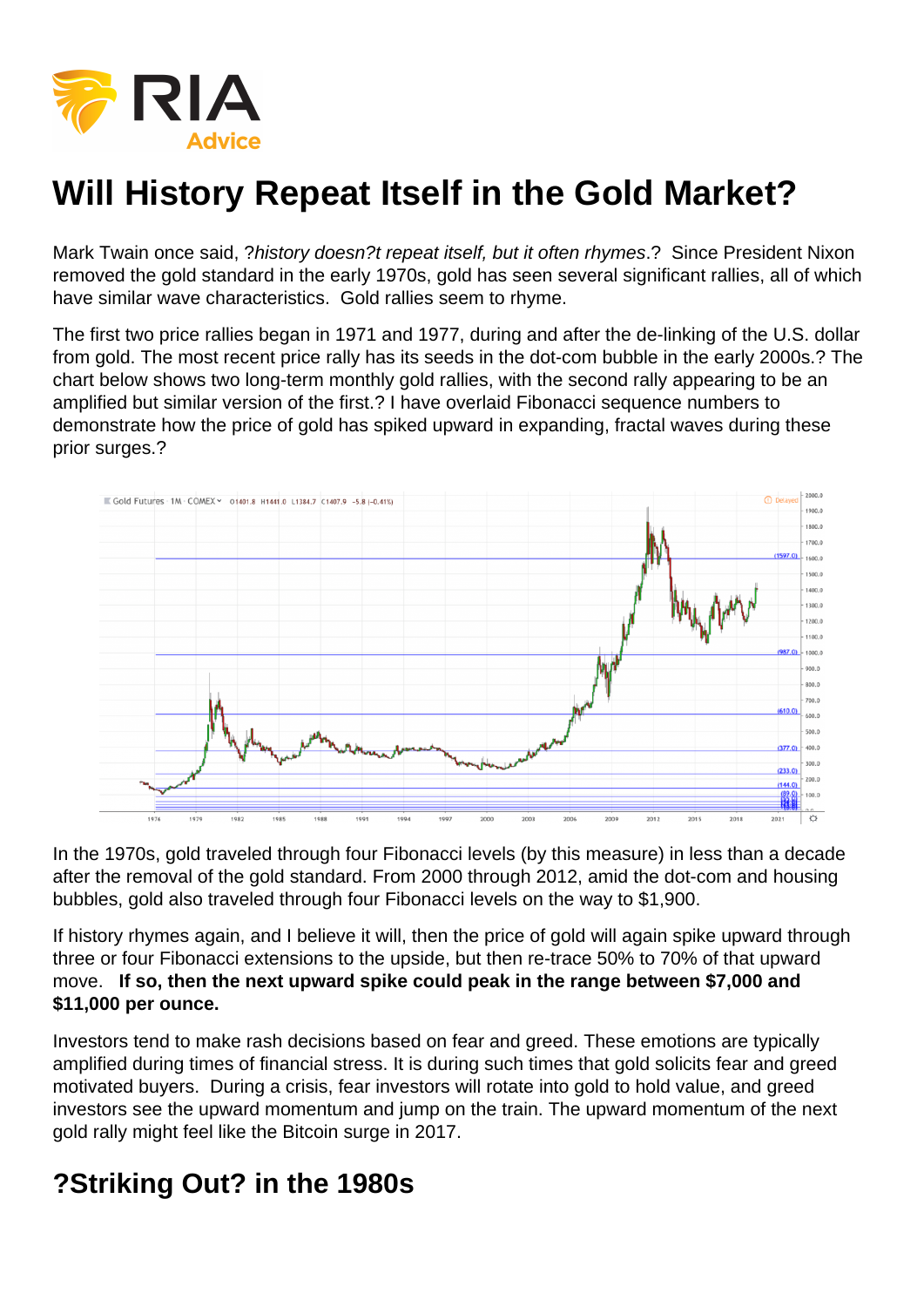In baseball, its ?three strikes and you?re out.?? After the 1970?s surge and blow-off top in 1980, gold failed three key technical tests.? After these failures, the gold market floundered for another decade. ?Let?s take a closer look at those three technical failures.



First, in early 1983, gold failed to retake and hold the psychologically important \$500/oz price level. This rejection resulted in sideways to lower movement for another year before gold failed again, breaking below its upward trend line near \$360/oz. After falling to a low in early 1985, gold moved higher over the next three years, only to fail a third key resistance test near \$500/oz in late 1987. After ?striking out? in the 1980s, gold fell throughout the next decade back to \$250/oz.

# **Current Technical Structure Is Bullish**

Unlike the gold bear market of the 1980s, gold has been passing periodic tests of support and resistance since its sharp decline in 2013. Gold?s price retracement from a high above \$1,900 to a low near \$1,040 kept the price above a 61.8% Fibonacci retracement level as well as the psychologically important \$1,000 per ounce level.

The monthly wave structure of gold is bullish, and the price is now trading above key resistance levels, with solid support at \$1,379 and \$1,250. Even if the price of gold falls back to support at \$1,250 per ounce, the long term technical picture remains bullish. ?I view the recent breakout over \$1,380 to be significant and has likely opened the door towards the \$1,580 resistance area.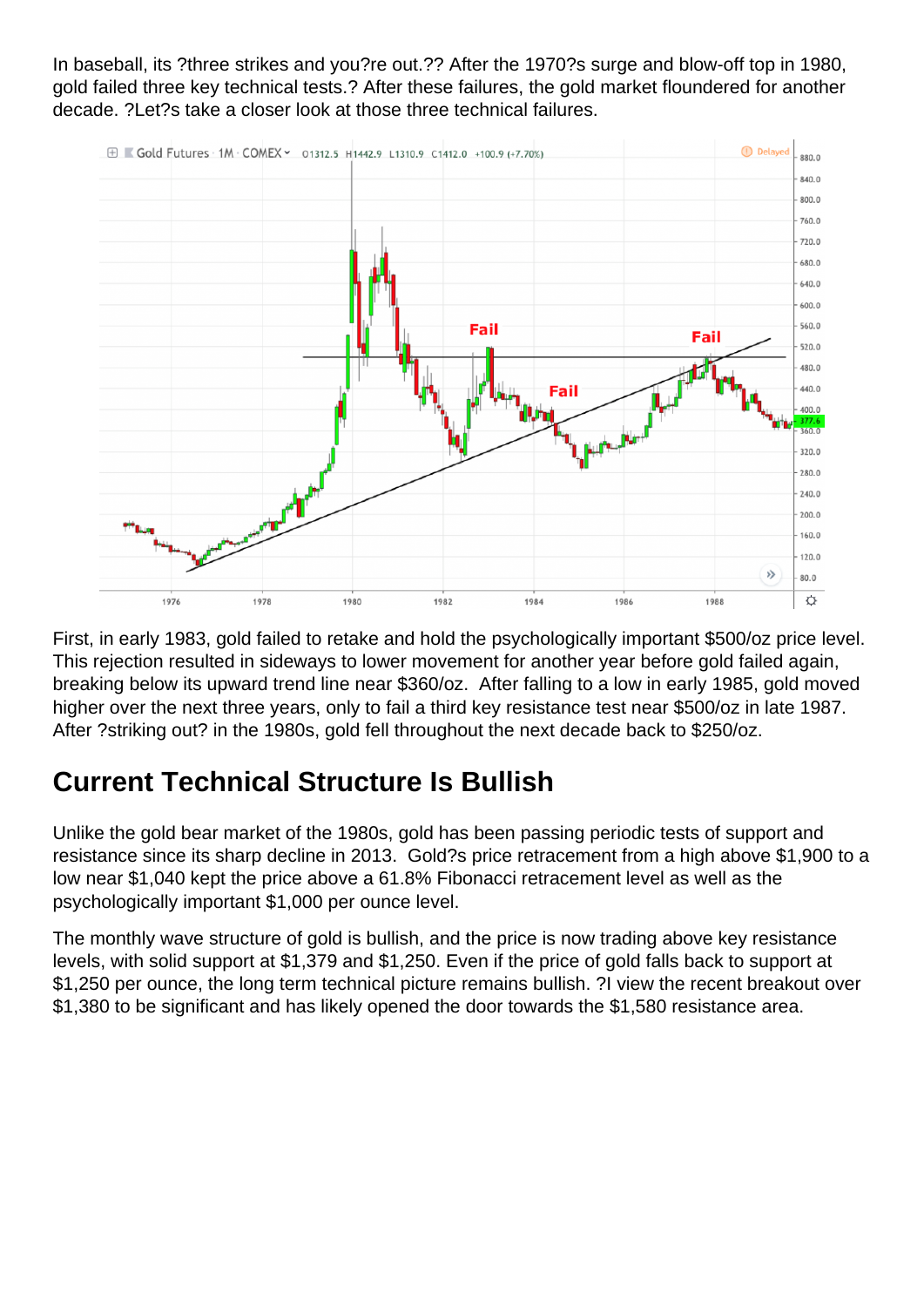

To the downside, technical breakdowns below \$1,250 could lead the way to \$1,211 and \$1,043. If history does indeed rhyme, a breakdown below \$1,043 could lead to another decade of futility. This downside scenario does not appear likely, especially not with the uber-accommodative interest rate policies worldwide. High U.S. dollar interest rates broke the back of the gold rally in the 1980s, and there does not appear to be any such risk of this happening again anytime soon.

#### **Short-term Indicator**

In addition to my longer-term view on gold, I also track shorter-term price signals to locate areas of accumulation and/or hedging.? An indicator I developed shows a mean-reversion relationship between price and the point of Neutral Delta in the options market.? Essentially, the point of Neutral Delta shows where the options market participants have placed their bets and hedges.? At the moment, Neutral Delta is near \$1,345 per ounce for the options which expire on July 25<sup>th</sup>.?



7/11/18 8/11/18 9/11/18 10/11/18 11/11/18 12/11/18 1/11/19 2/11/19 3/11/19 4/11/19 5/11/19 6/11/19 7/11/19